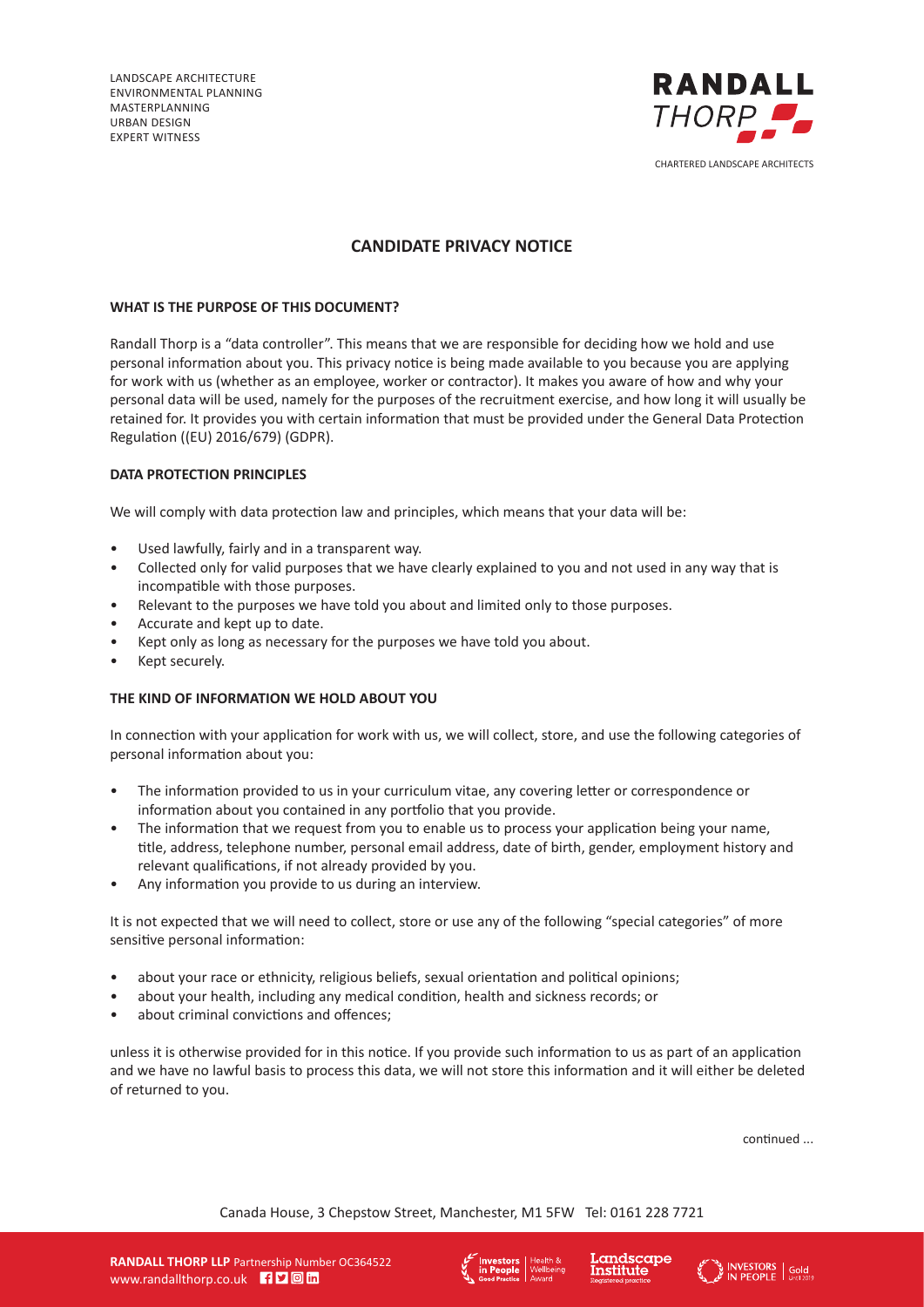

# **HOW IS YOUR PERSONAL INFORMATION COLLECTED?**

We may collect personal information about candidates from the following sources:

- You, the candidate.
- Recruitment agencies.
- Your named referees provided to us as part of the application process.
- Data from third parties if from a publicly accessible source.

# **HOW WE WILL USE INFORMATION ABOUT YOU**

We will use the personal information we collect about you to:

- Assess your skills, qualifications, and suitability for the work or role.
- Carry out background and reference checks, where applicable.
- Communicate with you about the recruitment process.
- Keep records related to our hiring processes.
- Comply with legal or regulatory requirements.

It is in our legitimate interests to decide whether to appoint you to work since it would be beneficial to our business to appoint someone to that work.

We also need to process your personal information to decide whether to enter into a contract of employment with you.

Having received either your CV, covering letter, or portfolio we will then process that information to decide whether you meet the basic requirements to be shortlisted for the role. If you do, we will decide whether your application is strong enough to invite you for an interview. If we decide to call you for an interview, we will use the information you provide to us at the interview to decide whether to offer you the role. If we decide to offer you the role, we will then take up references before confirming your appointment.

#### **If you fail to provide personal information**

If you fail to provide information when requested, which is necessary for us to consider your application (such as evidence of qualifications or work history), we will not be able to process your application successfully. For example, if we require references for this role and you fail to provide us with relevant details, we will not be able to take your application further.

#### **HOW WE USE PARTICULARLY SENSITIVE PERSONAL INFORMATION**

We will only use particularly sensitive personal information about you in the following ways:

- If appropriate, we will use information about your disability status to consider whether we need to provide appropriate adjustments during the recruitment process, for example whether adjustments need to be made during a test or interview.
- We may use information about your race or national or ethnic origin, religious, philosophical or moral beliefs, or your sexual life or sexual orientation, to ensure meaningful equal opportunity monitoring and reporting.

continued ...





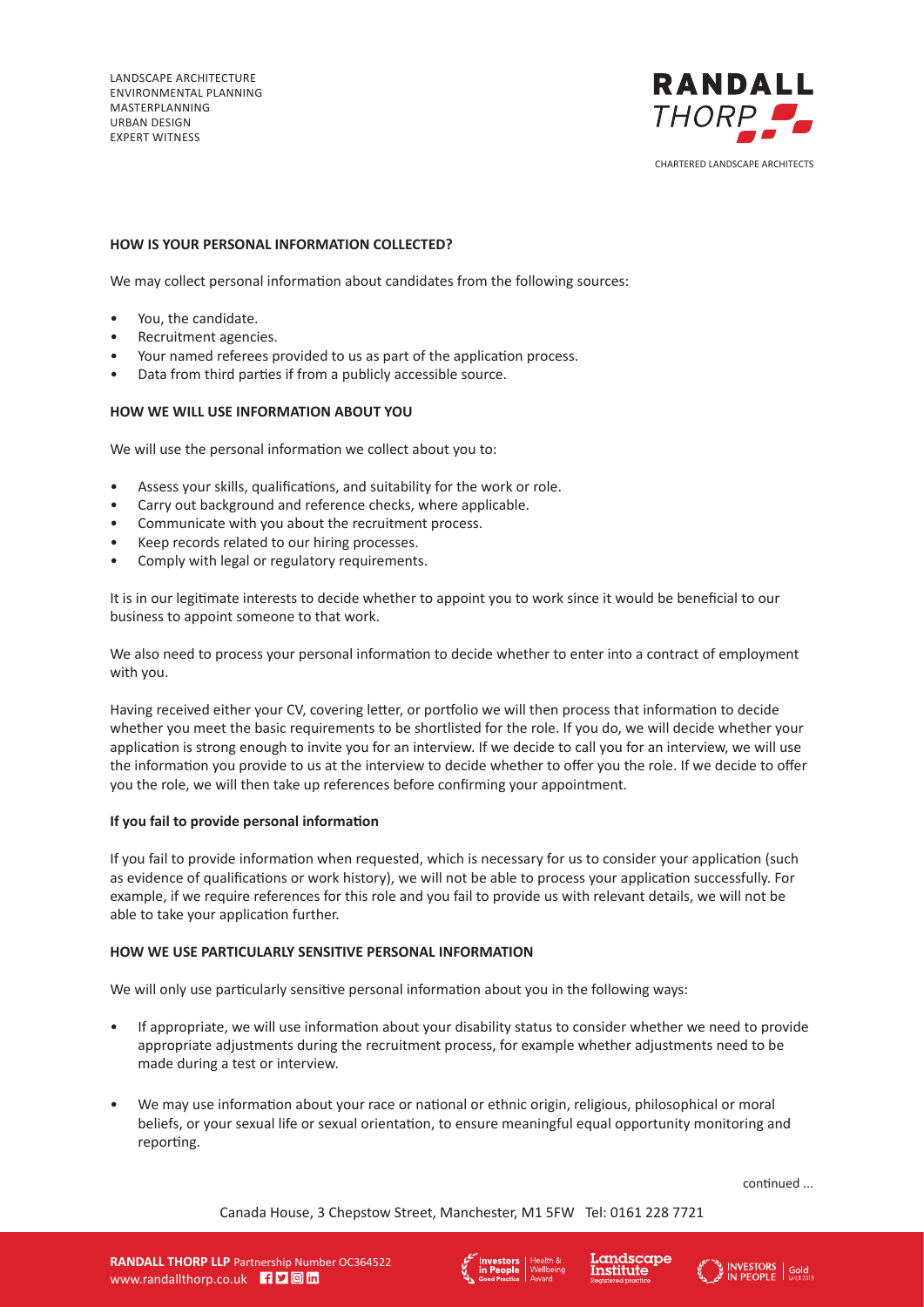LANDSCAPE ARCHITECTURE ENVIRONMENTAL PLANNING MASTERPLANNING URBAN DESIGN EXPERT WITNESS



## **INFORMATION ABOUT CRIMINAL CONVICTIONS**

We do not envisage that we will have to process information about criminal convictions.

#### **AUTOMATED DECISION-MAKING**

You will not be subject to decisions that will have a significant impact on you based solely on automated decision-making.

#### **DATA SHARING**

## **Why might you share my personal information with third parties?**

We do not envisage sharing your personal information with any third parties for the purposes of processing your application. If we were required to do so, any third-party would be required to take appropriate security measures to protect your personal information in line with our policies. We would not allow any third-party to use your personal data for their own purposes. We would only permit them to process your personal data for specified purposes and in accordance with our instructions.

## **DATA SECURITY**

We have put in place appropriate security measures to prevent your personal information from being accidentally lost, used or accessed in an unauthorised way, altered or disclosed. In addition, we limit access to your personal information to those employees, agents, contractors and other third parties who have a business need-to-know. They will only process your personal information on our instructions and they are subject to a duty of confidentiality.

We have put in place procedures to deal with any suspected data security breach and will notify you and any applicable regulator of a suspected breach where we are legally required to do so.

## **DATA RETENTION**

#### **How long will you use my information for?**

We will retain your personal information for a period of 6 months after we have communicated to you our decision about whether to appoint you to the role. We retain your personal information for that period so that we can show, in the event of a legal claim, that we have not discriminated against candidates on prohibited grounds and that we have conducted the recruitment exercise in a fair and transparent way. After this period, we will securely destroy your personal information in accordance with our data retention guidelines.

If we wish to retain your personal information on file, on the basis that a further opportunity may arise in future and we may wish to consider you for that, we will write to you separately, seeking your explicit consent to retain your personal information for a fixed period on that basis.

continued ...